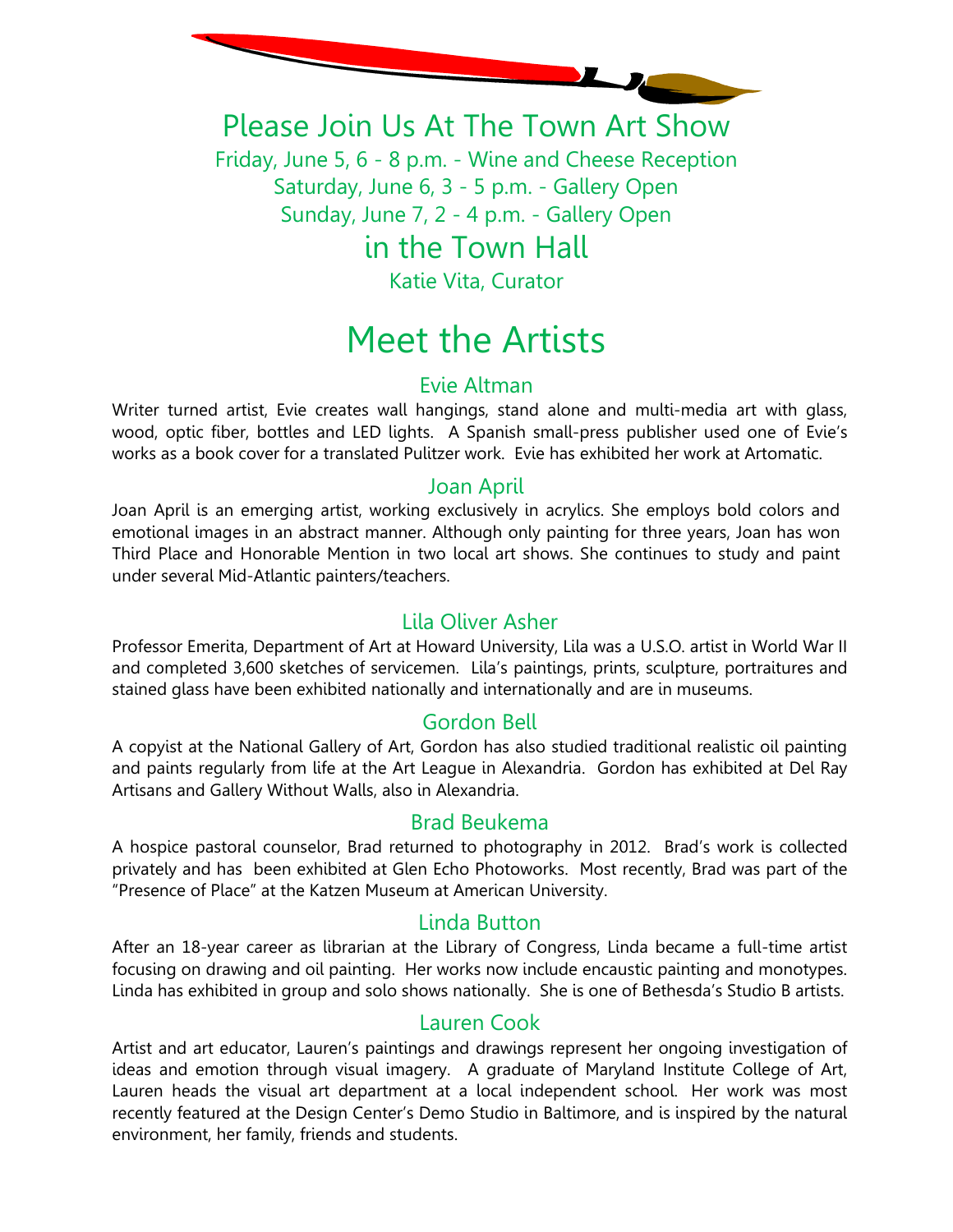#### Danny Conant

A former elementary school teacher, Danny has been photographing for 25 years. Recently, Danny has added collage and encaustic painting to her work. She has published two books published on Tibet and has exhibited in galleries across the country and in Europe and Asia.

#### Anne de Fontnouvelle

While vacationing in France, Anne began painting watercolor scenes of Brittany, Normandy and Provence and the Alps some 35 years ago. Later she worked in oils, producing Maryland landscapes. Anne also sculpts and works on lithographs, woodcuts and intaglios.

#### Alison Ehrlich

In high school, Alison started shooting black and white photographs. Recently, she has turned to watercolor, pastel and oil painting classes at Glen Echo. Her photography is on permanent display at George Washington University's Medical Facility Association building.

#### Ada Garcia-Casellas

A passionate amateur photographer, Ada has traveled extensively, which has provided interesting subjects for her art over the years. When not engaged in photography, Ada is a counselor at Montgomery College's Center for International and Multicultural Students.

#### Francis J. Kline

A physicist and avid photography, Francis has traveled extensively. He has captured images in Alaska, the Canadian Rockies, Machu Picchu, the game parks in Tanzania and Kenya and archaeological and historic sites in upper and lower Egypt.

#### Bennett Lavenstein

At an early age, a Maine summer camp introduced Bennett to photography. A fan of many camera types (Minox IIIA spy, Nikon, Rolleifex, etc.), he now uses a Panasonic Lumix with a Leica lens. A sailing enthusiast, many of his subjects are influenced by the proximity to water.

#### Carol Lavenstein

Honing her art skills while earning a degree from the Parsons School of Design in New York, Carol's work originates from fashion illustration. Her subject matter has evolved from detailed depictions to abstracts. Carol works in markers, ink and colored pencils.

#### Sara Leibman

Artist and lyricist, Sara weaves poetry and song into her work. Her oil, collage and yupo paper paintings tell stories of women's struggles, children lost to gun violence, and the environment. Sara's paintings and collages are currently exhibited across the country in dozens of collections.

#### John Murphey

A full-time practicing architect, John has been doodling, sketching and playing around with colors and shapes for decades. Napkins, paper bags, and tracing paper are John's canvas. Lately, John has turned his attention to painting.

#### Carol Rubin

Reminiscent of the abstract expressionists, Carol paints gestural abstractions based on observation. Carol has exhibited in solo shows at Studio Gallery, SPACE gallery and WSS Gallery in Washington, D.C. and in juried shows nationally.

#### Giovanni Scaduto-Mendola

A regular exhibitor at the Montgomery Art Association's gallery in Wheaton, Francesco works in oil, mixed media, collage and woodwork. Franceso participated in the Washington Square Sculpture Exhibition in Washington, DC.